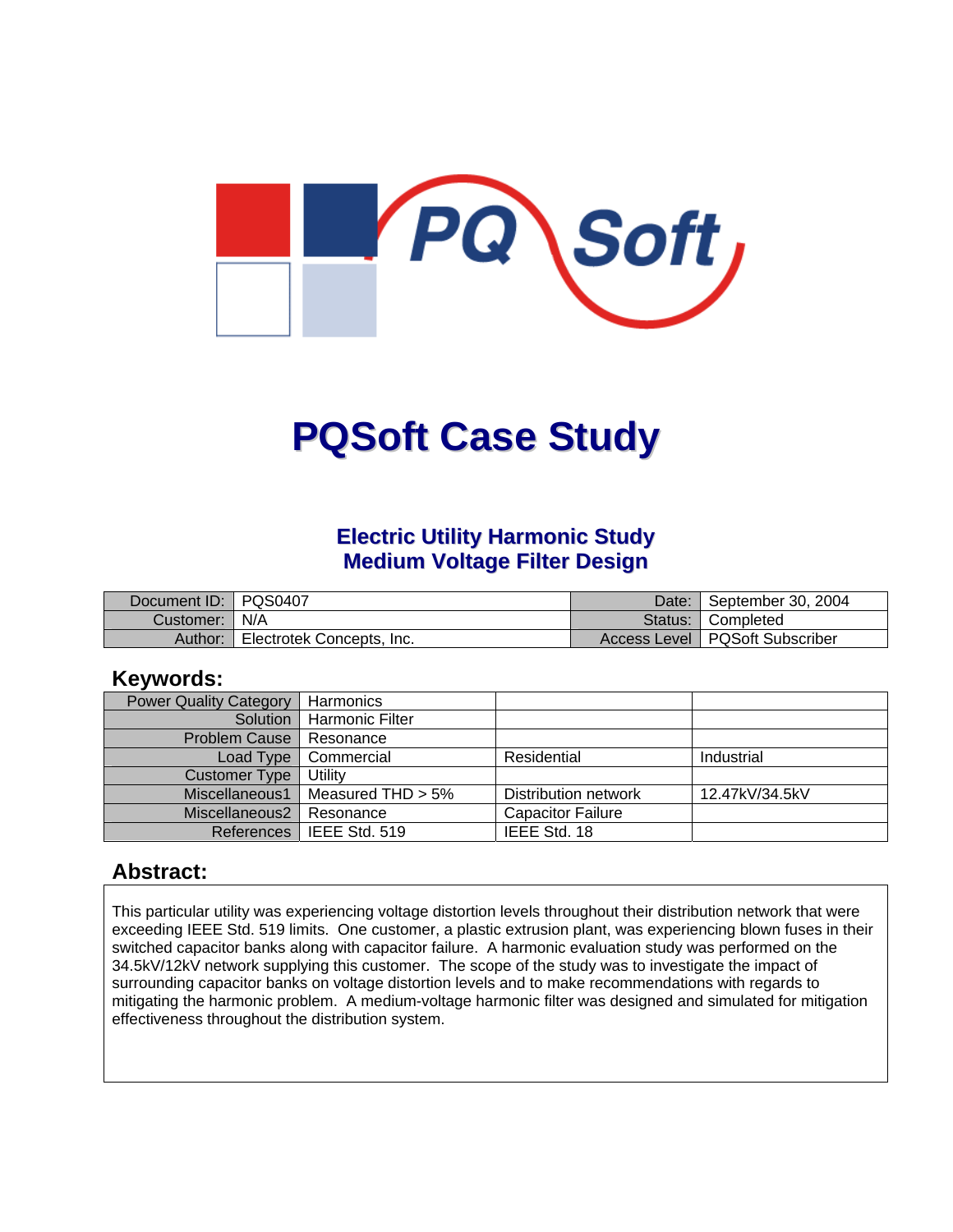# <span id="page-1-0"></span>**TABLE OF CONTENTS**

# **LIST OF FIGURES**

# **LIST OF TABLES**

# **RELATED STANDARDS**

IEEE Std. 519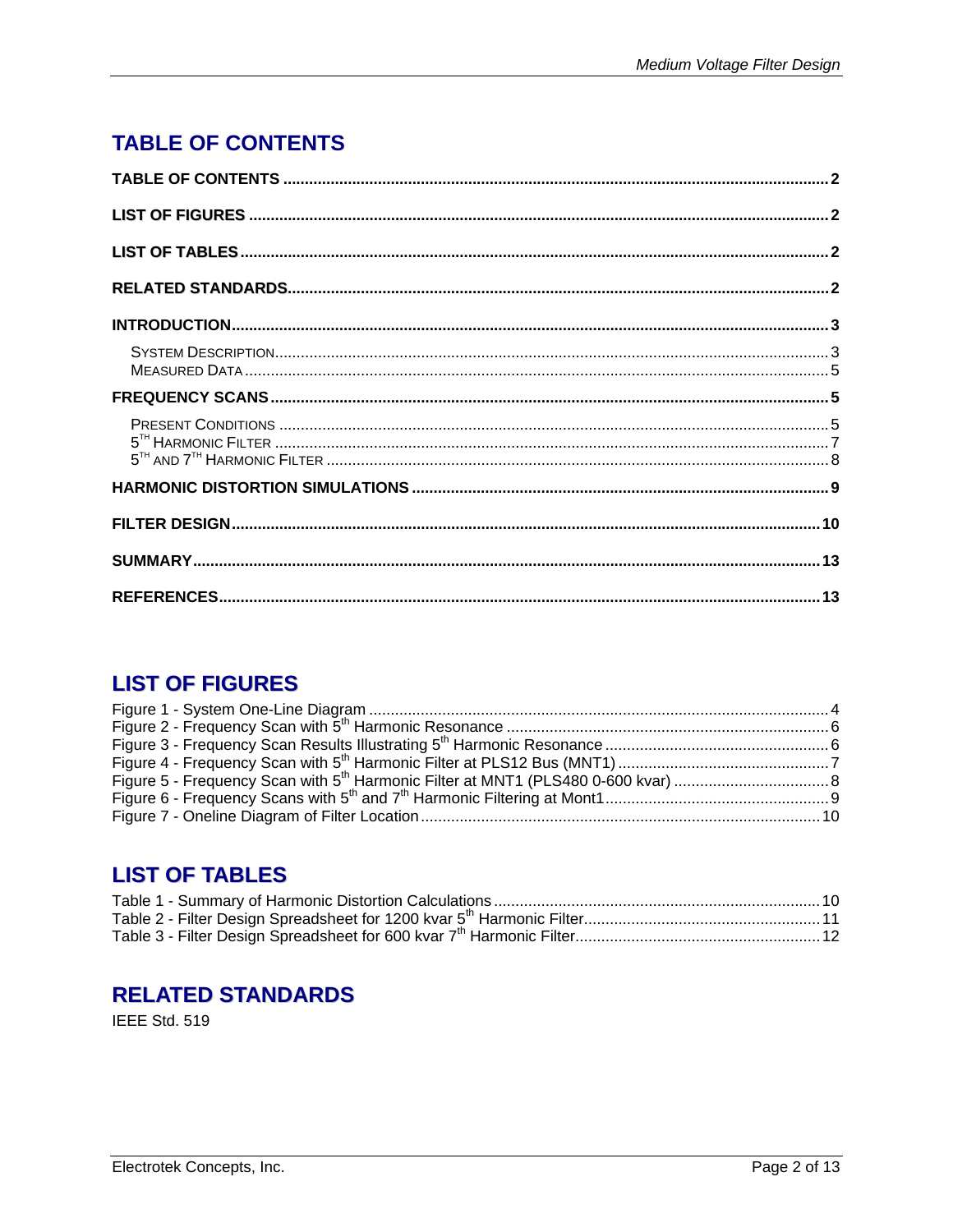# <span id="page-2-0"></span>**INTRODUCTION**

The particular electric utility was experiencing voltage distortion levels throughout their distribution network exceeding IEEE Std. 519 limits. One customer, a plastic extrusion plant was experiencing blown fuses in their switched capacitor banks along with capacitor failure. This is believed to be the result of the high harmonic distortion measured throughout the network.

A harmonic evaluation study was performed on the 34.5kV/12kV distribution system that serves the facility and surrounding areas. The scope of the study was to investigate the impact of surrounding capacitor banks on voltage distortion levels. Of particular interest was the impact on harmonic distortion levels that resulted due to the interaction (resonance) between the capacitors and system impedance.

The scope of the harmonic evaluation study included:

- − System model development
- − Evaluation of system frequency response characteristics (resonance conditions) for various operating conditions
- − Recommendations regarding follow-on field measurements for characterizing utility system and customer (nonlinear loads) distortion levels
- − Model update to include nonlinear load characteristics
- − Evaluation of harmonic distortion levels for various operating conditions
- − Evaluation of possible solutions to excessive distortion levels, including the design and application of harmonic filters

A complete three-phase model of the distribution system supplied by the 69kV/34.5kV transformer was created using Electrotek's SuperHarm® program. The model was verified for accuracy and then used to perform the frequency scan analysis, distortion simulations, and ultimately the filter design.

#### *System Description*

The feeders experiencing problems are both fed from a 69/34.5kV wye-delta transformer, with three 34.5kV feeders feeding the local loads. There are no capacitors on the first two feeders, however, capacitor banks are located throughout one of the said feeders. The customer experiencing problems (plastics plant) has a 600 kvar, 12-step capacitor bank at the 480V level.

A one-line diagram of the system is shown in [Figure 1.](#page-3-1)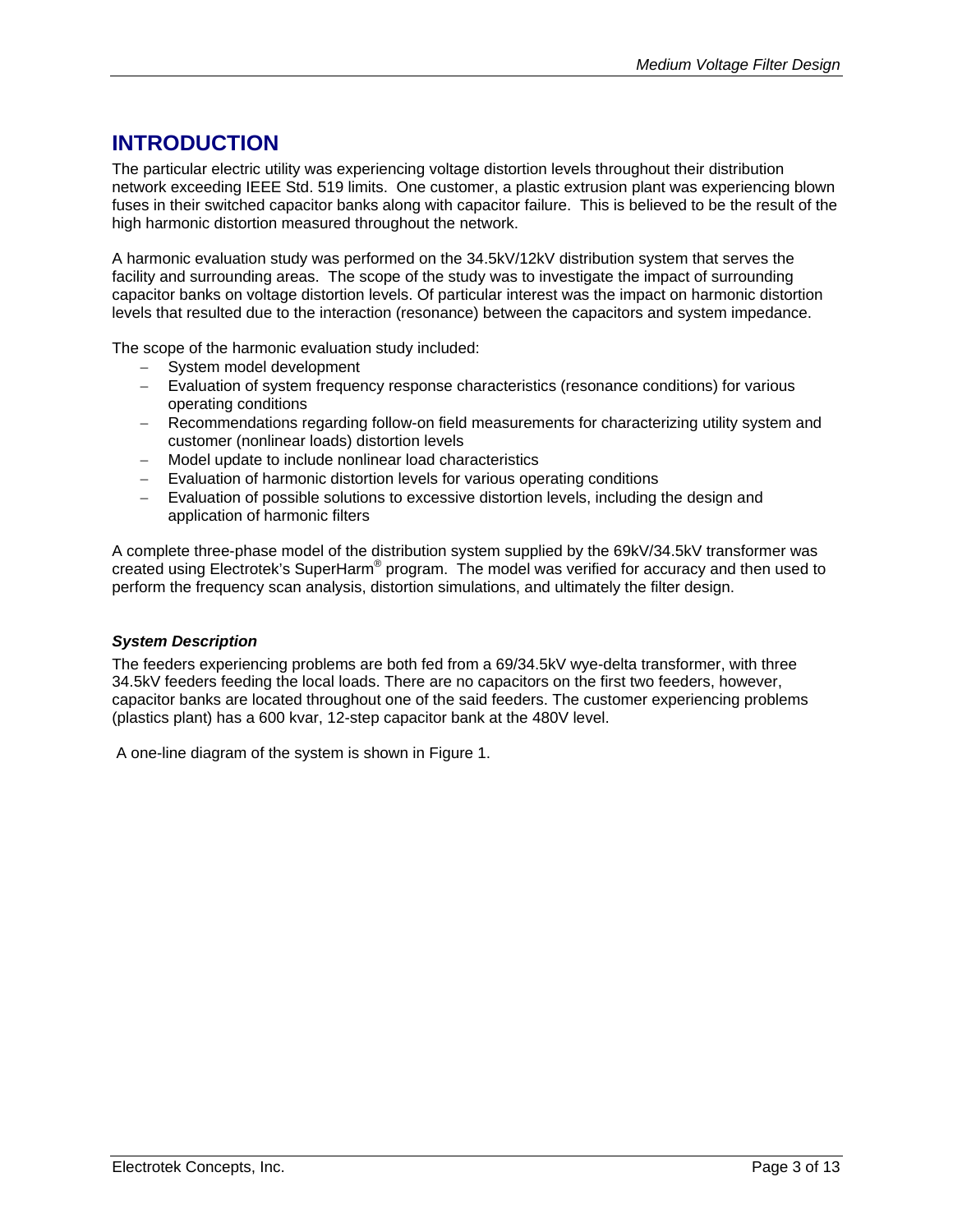<span id="page-3-1"></span><span id="page-3-0"></span>

**Figure 1 - System One-Line Diagram**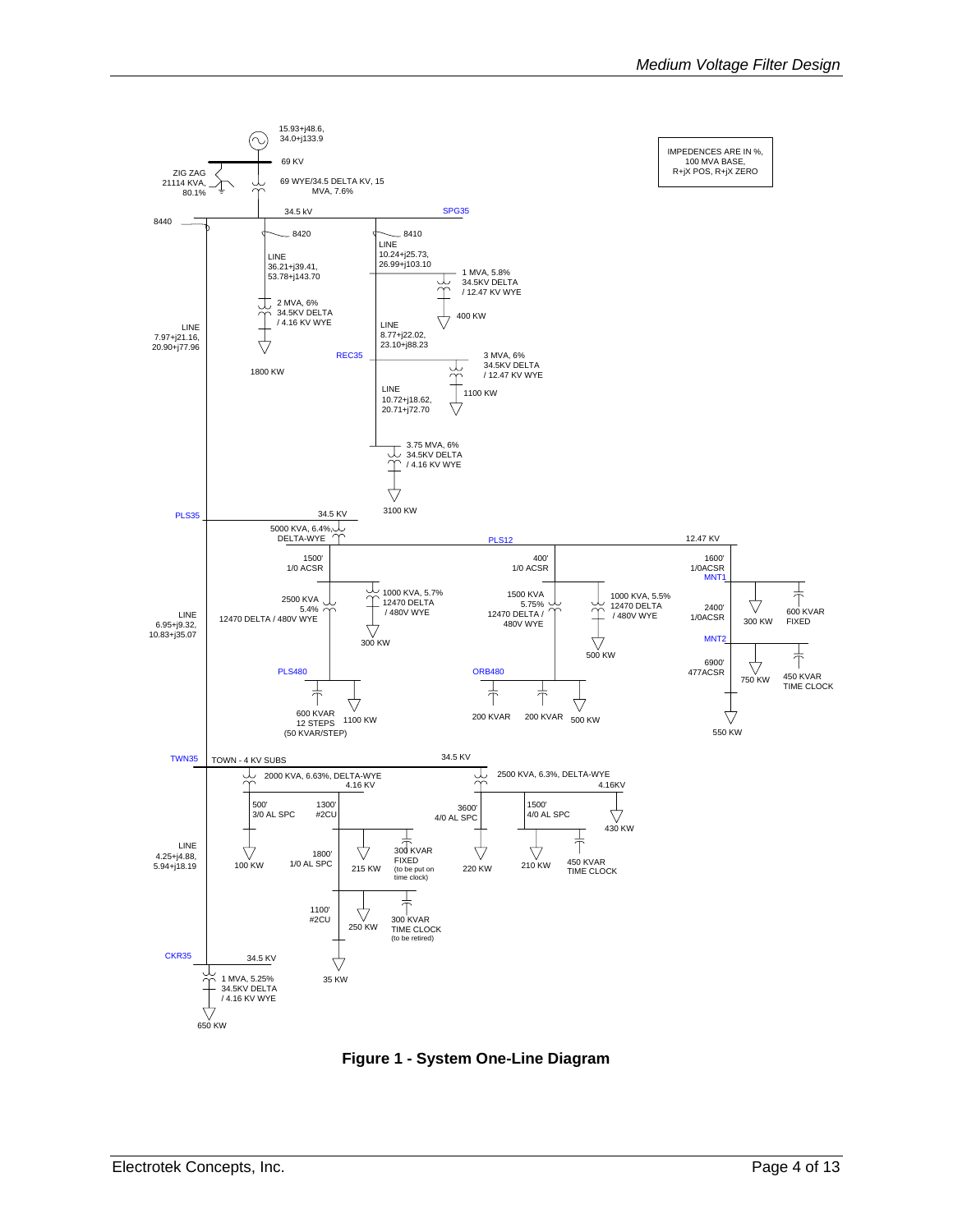<span id="page-4-0"></span>The system model was implemented using the SuperHarm program. A three-phase model was used to accurately model the effect of transformer connections on harmonic cancellation. The model includes line and cable characteristics, transformers, substation and low voltage capacitors, load, and an equivalent representation of the adjacent system. All distribution and transmission lines were modeled using a three-phase positive/zero sequence impedance model. Linear load was included to provide a realistic amount of system damping for the distortion simulations. Without these loads, the simulation results would be too conservative, especially at or near system resonance.

#### *Measured Data*

The electric utility had previously performed measurements throughout the problematic system using a hand-held power quality meter. These measurements were taken between 4/1/99 and 8/12/99. The surrounding distribution network experience voltage distortion levels exceeding IEEE Std. 519 limits of 5% THD, with some instances exceeding the 3% level for individual harmonics ( $5<sup>th</sup>$  and  $7<sup>th</sup>$ ).

# **FREQUENCY SCANS**

Frequency response characteristics for various operating conditions were determined using the "Frequency Scan" capability of the SuperHarm program. These characteristics were evaluated to identify, if any, significant resonant conditions as the result of capacitor bank placement. The scans will demonstrate the expected harmonic voltage at the respective voltage level per amp of harmonic current injected into the system.

As shown in [Figure 1,](#page-3-1) there are three fixed capacitors, three switched capacitors (time clock), and the 12 step, 600 kvar capacitor at the plastics plant. With these various switched capacitors, a very large number of possible capacitor combinations can be found. Using the Batch Mode function within SuperHarm, a multiple cases were run analyzing the effect each capacitor had on system resonance. Note: Unless otherwise noted, all frequency scans illustrated are under no-load conditions, thus providing worst than actual results.

#### *Present Conditions*

One worst-case scenario will be discussed in detail. For this scenario, the 600 kvar PLS480 capacitor bank is switched from 0 to 600 kvar in 100 kvar increments. The actual bank is switched in 50 kvar increments, but a resolution of 100 kvar is sufficient for illustrating the effect of shifting resonance. Each scan illustrates the driving point impedance seen at the PLS12 bus with one amp of current injection at the SPG35 bus.

The first scenario illustrates the resonance conditions seen at the PLS12 bus with the following capacitors online:

- − MNT1 600 kvar
- − ORB 400 kvar
- − PLS480 200 kvar

[Figure 2](#page-5-1) illustrates the frequency response of the system seen at the PLS12 bus. The base case, no capacitor system is shown as a reference. As evident in [Figure 2,](#page-5-1) resonance conditions occur at both the  $5<sup>th</sup>$ , 10<sup>th</sup>, and 17<sup>th</sup> harmonics. The extremely high resonance conditions found at the 5<sup>th</sup> harmonic would explain the high amount of  $5<sup>th</sup>$  harmonic distortion measured on the system.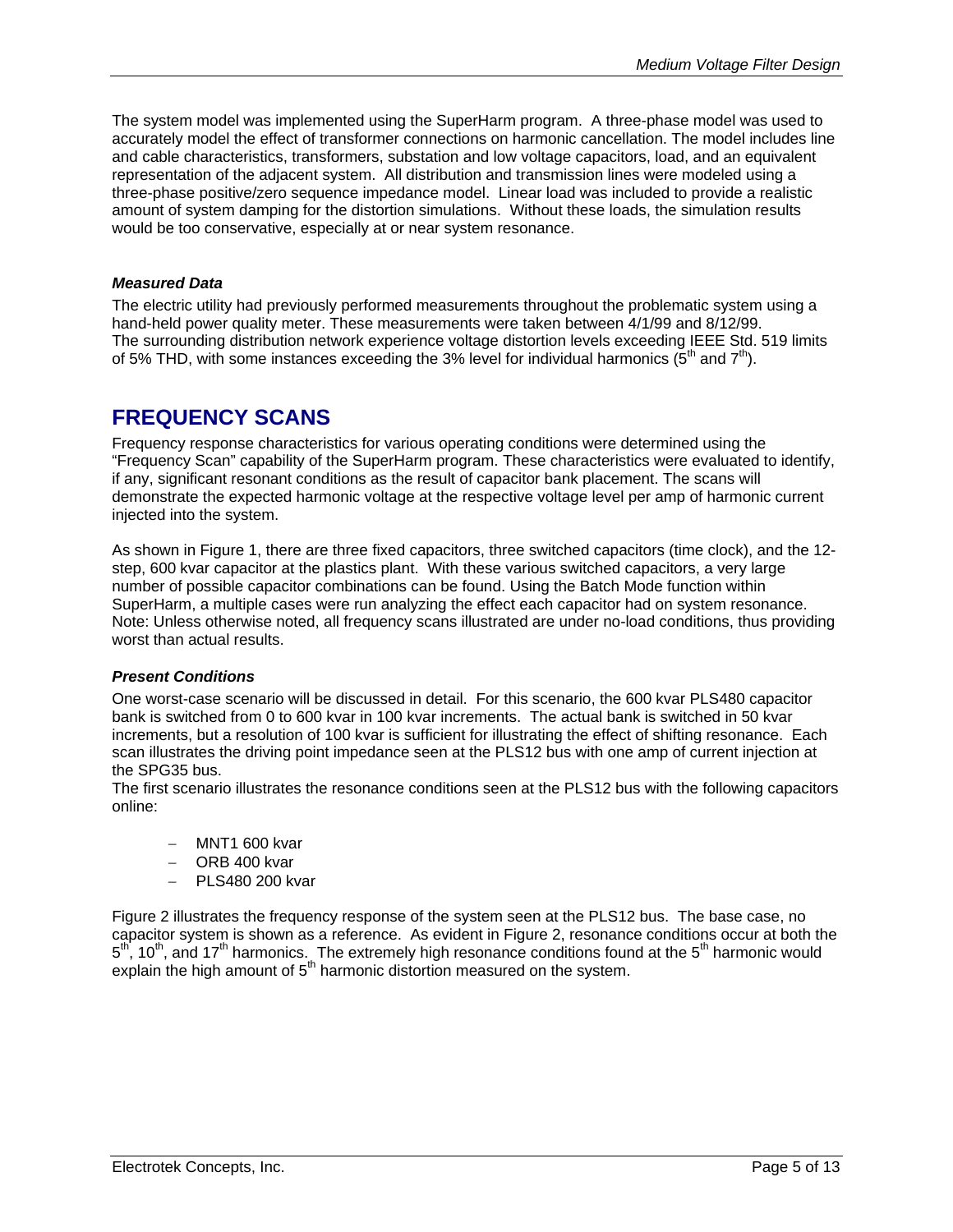<span id="page-5-0"></span>

<span id="page-5-1"></span>

As the PLS480 capacitor banks are switched from 0 to 600 kvar, the  $5<sup>th</sup>$  harmonic resonance shifts approximately 60 Hz (4.5<sup>th</sup> harmonic to 5.5<sup>th</sup> harmonic). Therefore, for cases in which the resonance normally occurs between the  $4<sup>th</sup>$  and  $6<sup>th</sup>$  harmonics, the switching of capacitors at PLS480 could result in a resonance shift such that it is tuned to the  $5<sup>th</sup>$  harmonic.



<span id="page-5-2"></span>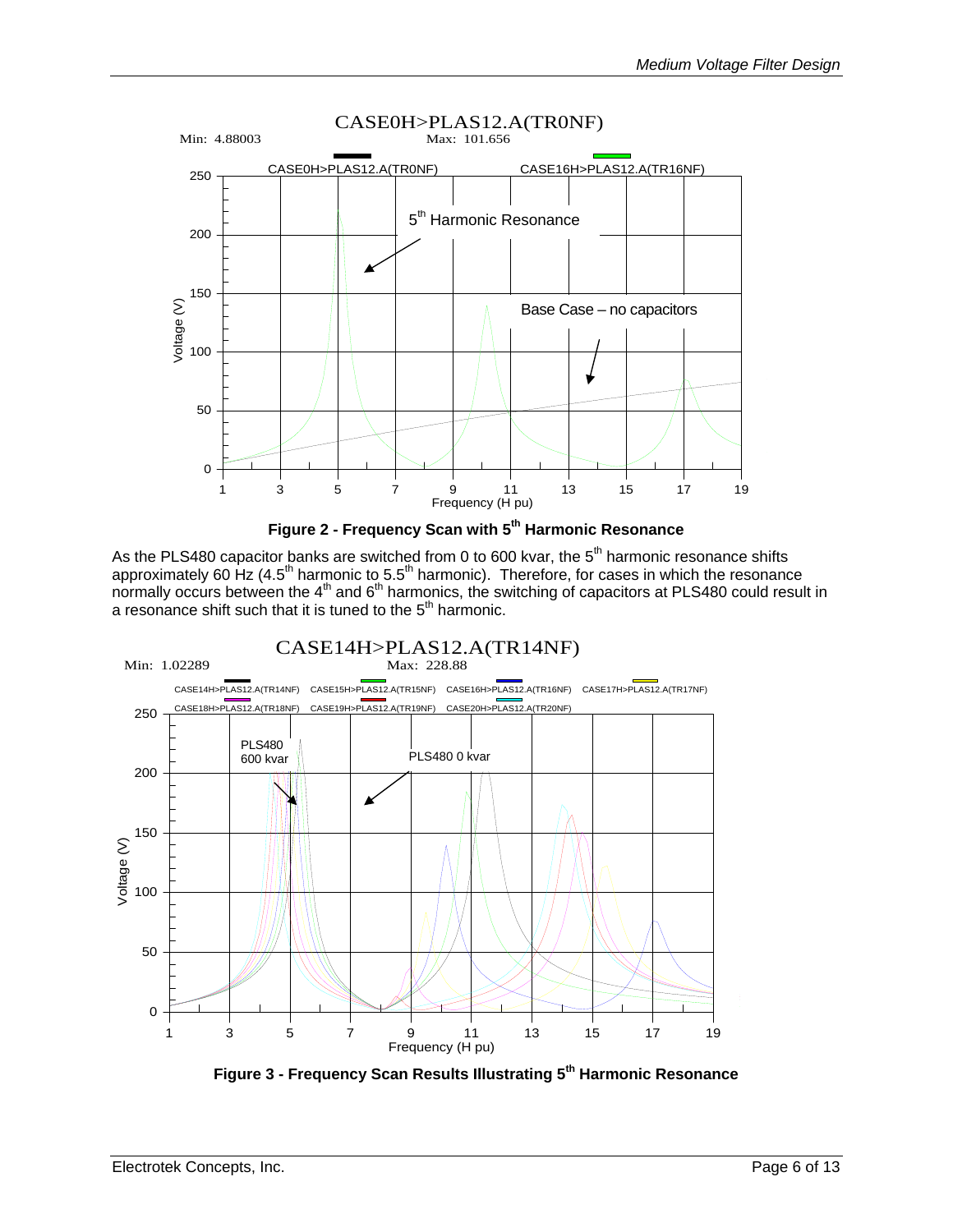## <span id="page-6-0"></span>*5th Harmonic Filter*

A  $5<sup>th</sup>$  harmonic filter was examined at multiple points in the system including

- − SPG35 bus
- − CKR35 bus
- − PLS12 bus
- PLS480 bus
- − REC35 bus
- PLS35 bus

Placing the filter at the PLS12 bus (MNT1 in [Figure 1\)](#page-3-1) provided the greatest amount of  $5<sup>th</sup>$  harmonic suppression throughout the system. Using [Figure 2](#page-5-1) as an example, [Figure 4](#page-6-1) illustrates the suppression of  $5<sup>th</sup>$  harmonic resonance as a result of placing a 1200 kvar filter at MNT1.



<span id="page-6-1"></span>Figure 4 - Frequency Scan with 5<sup>th</sup> Harmonic Filter at PLS12 Bus (MNT1)

As shown in [Figure 4,](#page-6-1) the  $5<sup>th</sup>$  harmonic filter creates a short circuit at the  $5<sup>th</sup>$  harmonic (300 Hz), thus providing a sink for 5<sup>th</sup> harmonic distortion. Note that at the fundamental frequency, the filter will act as a standard shunt connected capacitor, providing reactive power to the distribution system. Also note that the filter also produces a parallel resonance at approximately 390 Hz (6.5th harmonic).

Using the PLS480 switched bank as a variable (as in [Figure 3\)](#page-5-2), this resonance can be shifted towards the  $7<sup>th</sup>$  harmonic (see [Figure 5\)](#page-7-1).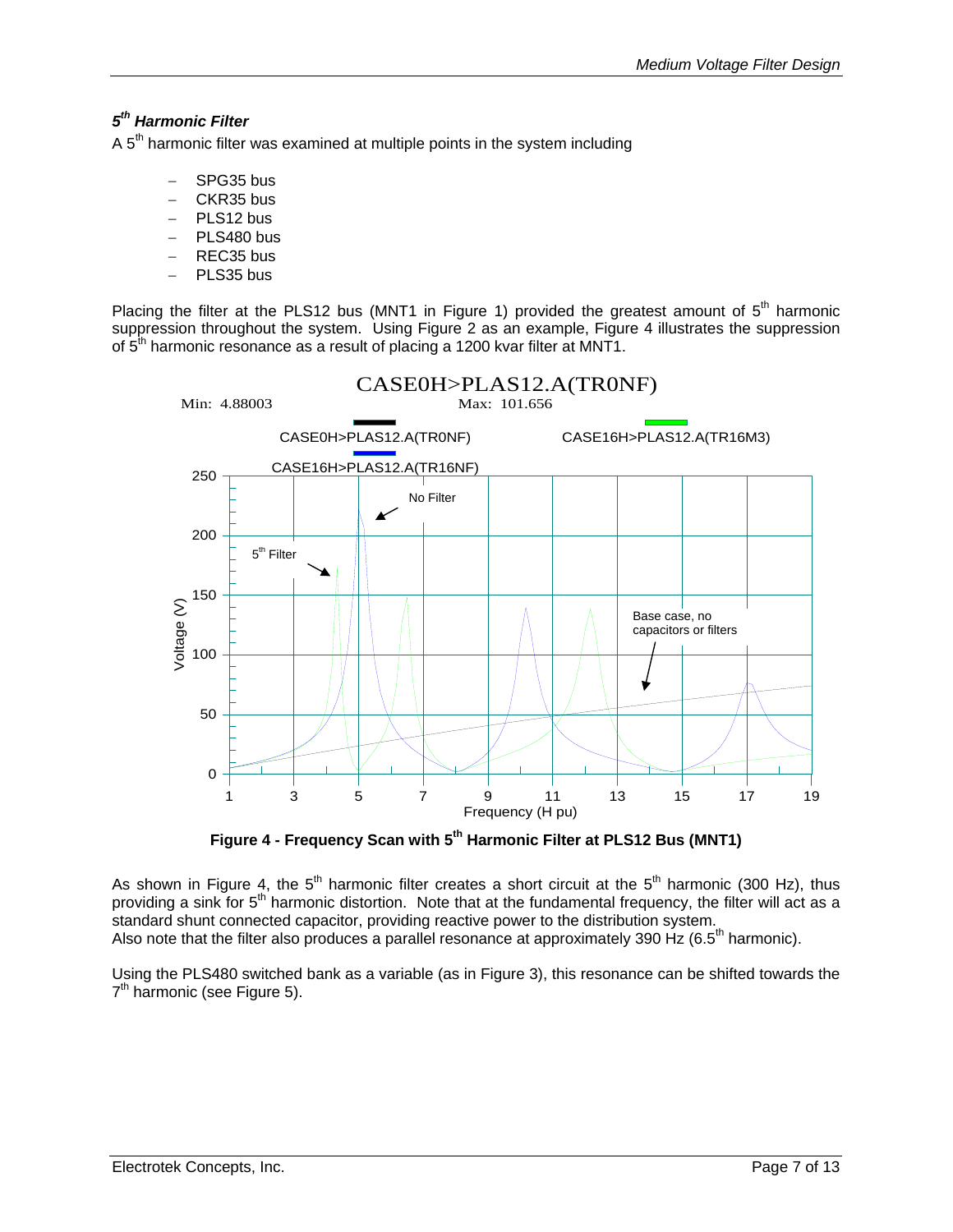<span id="page-7-1"></span><span id="page-7-0"></span>

Figure 5 - Frequency Scan with 5<sup>th</sup> Harmonic Filter at MNT1 (PLS480 0-600 kvar)

## *5th and 7th Harmonic Filter*

As a result of the possible shift in resonance to the  $7<sup>th</sup>$  harmonic, a second filter was considered at this same bus. A 600 kvar  $7<sup>th</sup>$  harmonic filter was included in the model, and the results are shown in Figure 6 (same cases as shown in [Figure 3](#page-5-2) and [Figure 5\)](#page-7-1).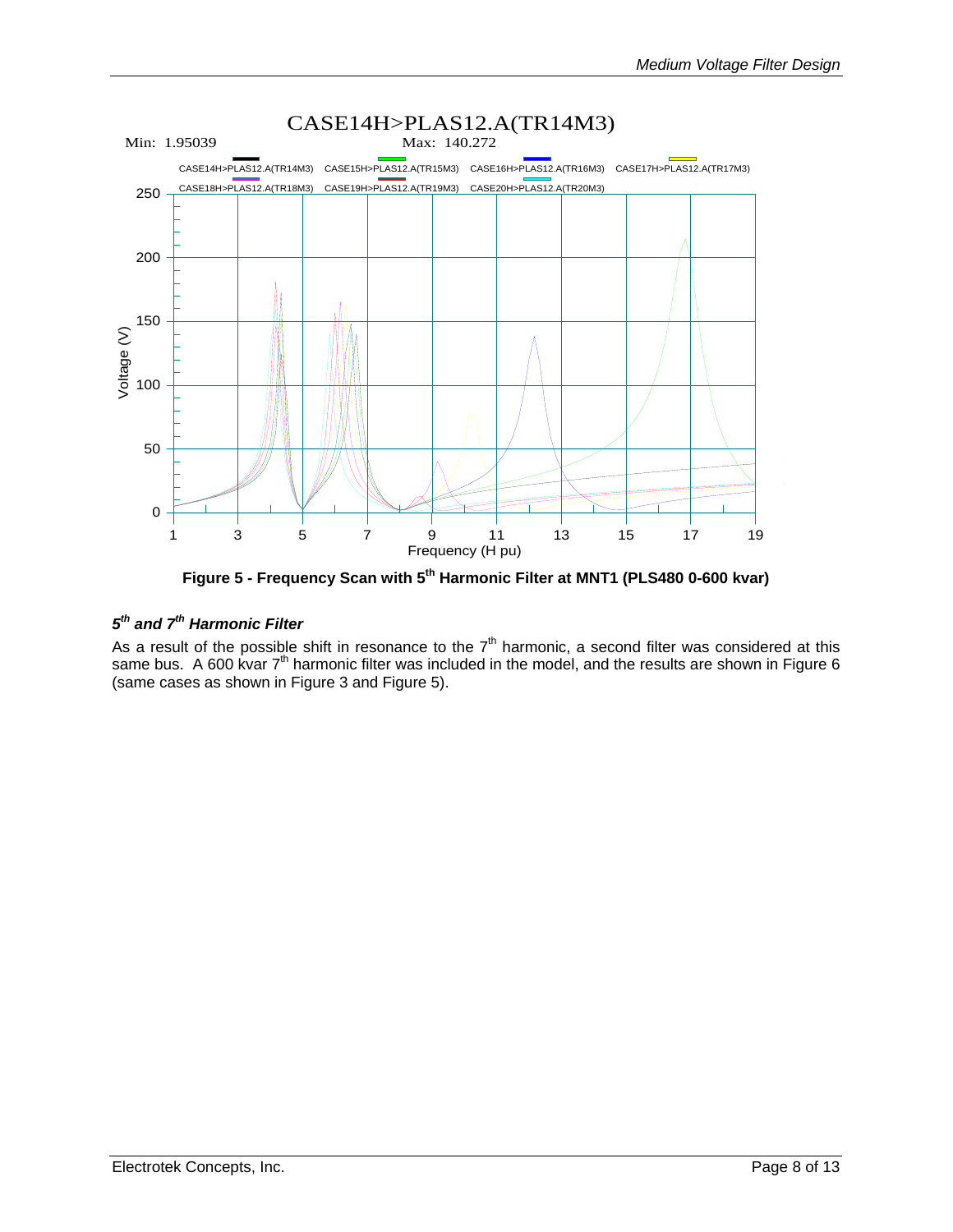<span id="page-8-1"></span><span id="page-8-0"></span>

**Figure 6 - Frequency Scans with 5th and 7th Harmonic Filtering at Mont1** 

The combination of  $5<sup>th</sup>$  and  $7<sup>th</sup>$  harmonic filtering provides a sink for both  $5<sup>th</sup>$  and  $7<sup>th</sup>$  harmonic distortion. As a result of installing both filters, the natural resonance at the  $5<sup>th</sup>$  harmonic is eliminated at MNT1 along with the potentially adverse  $7<sup>th</sup>$  harmonic resonance that occurs with the  $5<sup>th</sup>$  harmonic filter.

## **HARMONIC DISTORTION SIMULATIONS**

Because detailed current measurement data was unavailable for representing the nonlinear sources within the system, accurate distortion simulations could not be performed. However, by injecting harmonic current into the SPG35 bus, the needed voltage distortion for illustrating the effectiveness of filtering could be achieved. In order to produce the needed voltage distortion, harmonic current was injected into the system using a multiple frequency source (ISOURCE). 11.65A at 300 Hz (5<sup>th</sup> harmonic) and 4.66A at 420 Hz ( $7<sup>th</sup>$  harmonic) was injected. This current injection produced worst than measured voltage distortion, ranging from 4 to 10% THD; thus providing conservative results.

Note that the harmonic distortion simulations were performed under loaded conditions, thus providing reasonable damping throughout the system.

The following three cases illustrate the harmonic distortion seen at the PLS12 bus, PLS480 bus, and the SPG35 bus for the following conditions:

- − No filtering
- − 1200 kvar 5th harmonic filter at MNT1
- 1200 kvar  $5<sup>th</sup>$  and 600 kvar  $7<sup>th</sup>$  harmonic filters at MNT1

A summary table of these results is shown in [Table 1.](#page-9-1)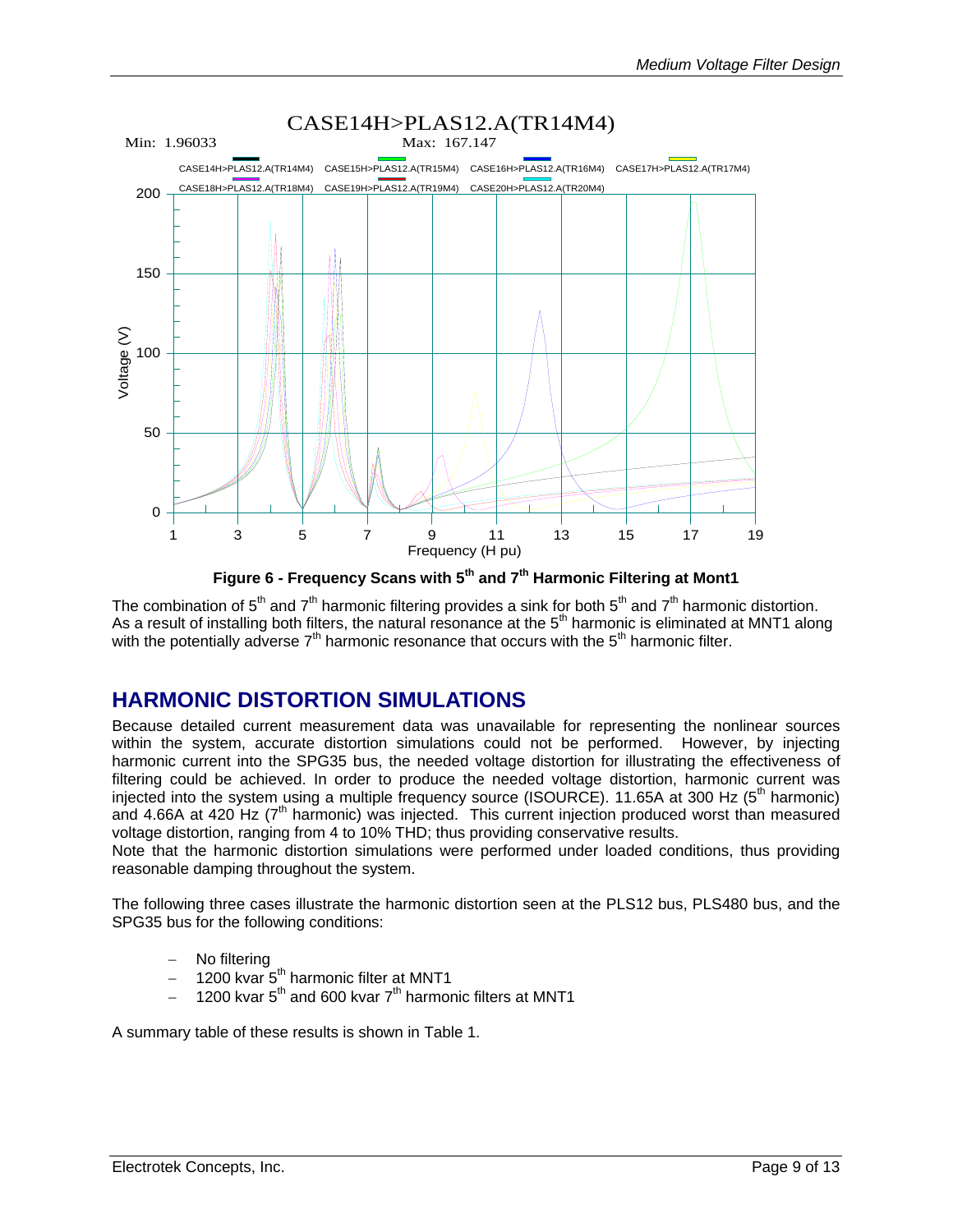<span id="page-9-0"></span>

|      | PLS12 (12.47kV) |      |                                       | PLS480 (480V) |      |                                                                   | SPG35 (34.5kV) |      |      | <b>IEEE 519</b> |
|------|-----------------|------|---------------------------------------|---------------|------|-------------------------------------------------------------------|----------------|------|------|-----------------|
|      | No Filter       |      | 5th filter 5th & 7th filter No Filter |               |      | 5th filter 5th & 7th filter No Filter 5th filter 5th & 7th filter |                |      |      | _imits          |
| Vthd | 9.60            | 2.49 | 0.32                                  | 10.81         | 2.29 | 0.39                                                              | 4.80           | 2.05 | 2.26 | 5%              |
| 5th  | 9.56            | 0.29 | 0.29                                  | 10.76         | 0.33 | 0.33                                                              | 4.74           | 1.99 | 1.99 | 3%              |
| 7th  | 0.85            | 2.47 | 0.14                                  | 1.10          | 2.27 | 0.20                                                              | 0.72           | 0.51 | 1.08 | 3%              |

#### <span id="page-9-1"></span>**Table 1 - Summary of Harmonic Distortion Calculations**

At the PLS12 12kV bus the  $5<sup>th</sup>$  harmonic filter reduces the total harmonic distortion (THD) below the IEEE Std. 519 limits of 5% at 2.5%, with the  $5<sup>th</sup>$  harmonic distortion falling below the 3% limit at 0.3%. However, as noted in the previous section (see [Figure 5\)](#page-7-1), the 5<sup>th</sup> harmonic filter can produce resonance near the  $7<sup>th</sup>$  harmonic. This is evident with the increase in  $7<sup>th</sup>$  harmonic distortion seen at the PLS12 bus, from 0.8% to 2.5%. With the addition of the 600 kvar  $7<sup>th</sup>$  harmonic filter, the total harmonic distortion is reduced to 0.3%, with the  $7<sup>th</sup>$  reaching 0.14%.

The harmonic distortion seen at the PLS480 bus are very similar to that found at the PLS12 bus. The THD is reduced to 2.3%, with a rise in the 7th harmonic. Similarly the THD and 7th harmonic voltage is reduced significantly as the result of the 7th harmonic filter, 0.4% and 0.2% respectively.

The filter has a varying effect on the SPG35 bus. The additional 5th harmonic filter reduces the THD from 4.8% to 2%, the 5th harmonic from 4.75% to 2%, and the 7th harmonic from 0.7% to 0.5%. The additional 7th harmonic filter actually increases the 7th harmonic voltage seen at the SPG35 bus, from 0.7% to 1.1%.

## **FILTER DESIGN**

This section provides the specifications needed for the filter design.

Based upon discussions with the electric utlity engineers, the 34.5kV/12.47kV substation does not have the physical space necessary for a filter installation. Therefore the filter will have to be placed on the distribution network. Simulations were performed with the filter located at the MNT1 bus (see [Figure 7\)](#page-9-2). The filter will serve as a replacement for the 600 kvar and 450 kvar capacitors at MNT1 and MNT2 respectively.

<span id="page-9-2"></span>

**Figure 7 - Oneline Diagram of Filter Location** 

Using the Filter Design spreadsheet, the following tables provide the necessary specifications for both a  $5<sup>th</sup>$  and  $7<sup>th</sup>$  harmonic filter.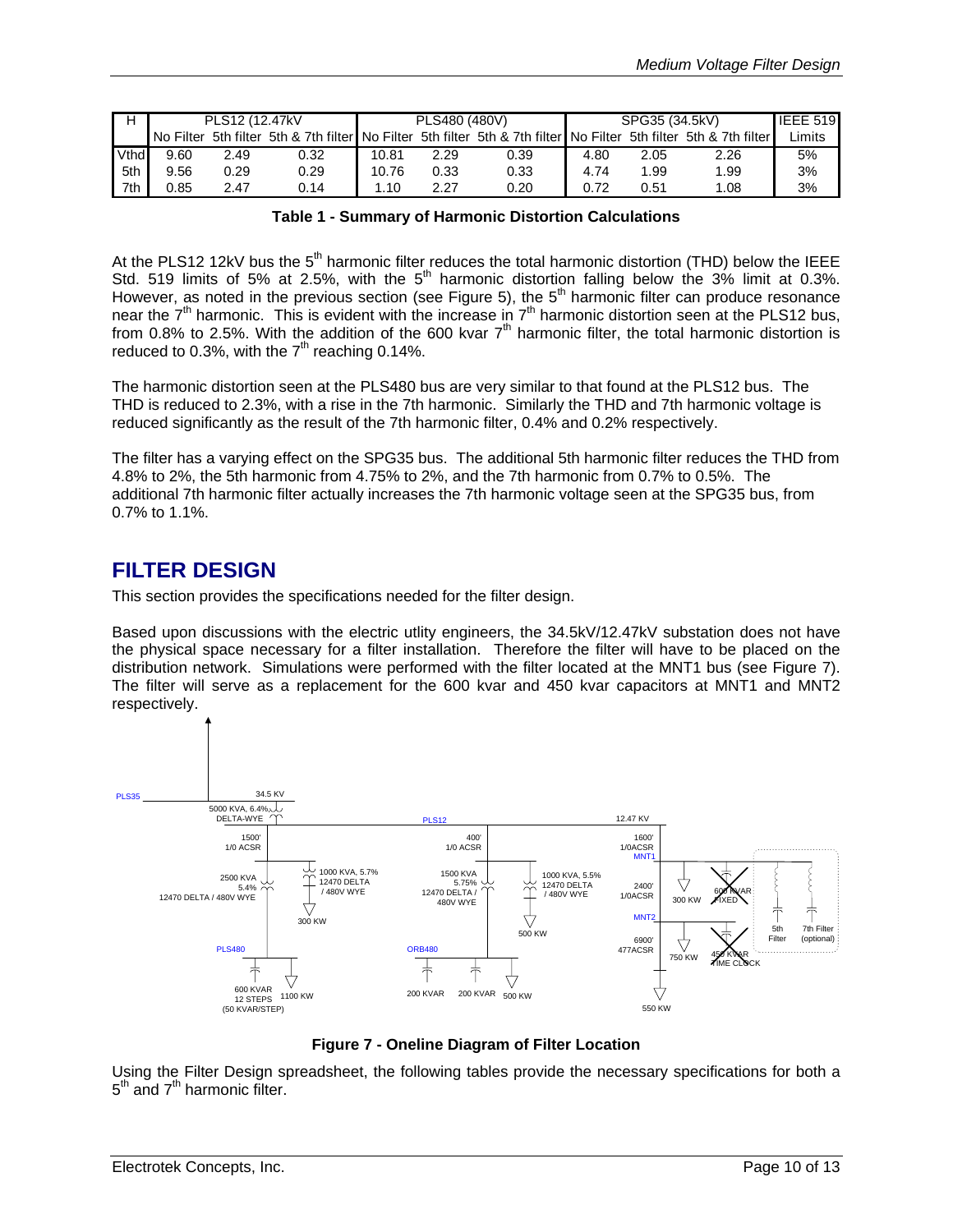<span id="page-10-0"></span>[Table 2](#page-10-1) provides specifications for the 1200kvar/14.4kV, ungrounded-wye connected filter tuned to the 5<sup>th</sup> harmonic. [Table 3](#page-11-1) also provides specifications for a similar filter tuned to the  $7<sup>th</sup>$  harmonic.

Due to possible distribution system changes in the future (e.g., transformer upgrades, increased motor load, capacitor reconfiguration, etc.), it is recommended that the filter reactor have taps allowing variable tuning. Two 5% taps will be sufficient, providing  $\pm$ 10% variability.

| <b>Filter Calculations:</b>                                                           |                                       |                             | 1200kvar, 5th harmonic filter         |                                                              |                                                                        |                                    |  |
|---------------------------------------------------------------------------------------|---------------------------------------|-----------------------------|---------------------------------------|--------------------------------------------------------------|------------------------------------------------------------------------|------------------------------------|--|
| <b>SYSTEM INFORMATION:</b>                                                            |                                       |                             |                                       |                                                              |                                                                        |                                    |  |
| <b>Filter Specification:</b>                                                          |                                       |                             | 5 <sub>th</sub>                       |                                                              | <b>Power System Frequency:</b>                                         | 60 Hz                              |  |
| <b>Capacitor Bank Rating:</b><br><b>Rated Bank Current:</b>                           |                                       | <b>1200 kVAr</b><br>48 Amps |                                       | <b>Capacitor Rating:</b>                                     |                                                                        | <b>14400 Volts</b><br><b>60 Hz</b> |  |
| <b>Nominal Bus Voltage:</b><br><b>Capacitor Current (actual):</b>                     |                                       | <b>12470 Volts</b>          |                                       | <b>Derated Capacitor:</b><br><b>Total Harmonic Load:</b>     |                                                                        | 900 kVAr<br>1.50E+03 kVA           |  |
|                                                                                       |                                       |                             | 41.7 Amps                             |                                                              |                                                                        |                                    |  |
| <b>Filter Tuning Harmonic:</b>                                                        |                                       |                             | 5 <sup>th</sup>                       |                                                              | <b>Filter Tuning Frequency:</b>                                        | 300 Hz                             |  |
| Cap Impedance (wye equivalent):                                                       |                                       | $172.8000 \Omega$           |                                       |                                                              | Cap Value (wye equivalent):                                            | 15.4 uF                            |  |
| <b>Reactor Impedance:</b>                                                             |                                       | $6.9120 \Omega$             |                                       |                                                              | <b>Reactor Rating:</b>                                                 | 18.3347 mH                         |  |
| <b>Filter Full Load Current (actual):</b><br><b>Filter Full Load Current (rated):</b> |                                       |                             | 43.4 Amps<br>50.1 Amps                | <b>Supplied Compensation:</b>                                |                                                                        | 937 kVAr                           |  |
| <b>Transformer Nameplate:</b><br>(Rating and Impedance)                               |                                       | 5000 kVA<br>6.40%           |                                       | <b>Utility Side Vh:</b><br>(Utility Harmonic Voltage Source) |                                                                        | 5.00 % THD                         |  |
| <b>Load Harmonic Current:</b>                                                         |                                       | 20.00 % Fund                |                                       | <b>Load Harmonic Current:</b>                                |                                                                        | 13.9 Amps                          |  |
| <b>Utility Harmonic Current:</b>                                                      |                                       | 36.2 Amps                   |                                       | <b>Max Total Harm. Current:</b>                              |                                                                        | 50.1 Amps                          |  |
| <b>CAPACITOR DUTY CALCULATIONS:</b>                                                   |                                       |                             |                                       |                                                              |                                                                        |                                    |  |
| <b>Filter RMS Current:</b>                                                            |                                       | 66.3 Amps                   |                                       | <b>Fundamental Cap Voltage:</b>                              |                                                                        | 12989.6 Volts                      |  |
| <b>Harmonic Cap Voltage:</b>                                                          |                                       | 2999.2 Volts                |                                       | <b>Maximum Peak Voltage:</b>                                 |                                                                        | 15988.8 Volts                      |  |
| <b>RMS Capacitor Voltage:</b>                                                         |                                       | 13331.3 Volts               |                                       | <b>Maximum Peak Current:</b>                                 |                                                                        | 93.5 Amps                          |  |
| <b>CAPACITOR LIMITS: (IEEE Std 18-1980)</b>                                           |                                       |                             |                                       |                                                              | <b>FILTER CONFIGURATION:</b>                                           |                                    |  |
| Peak Voltage:<br><b>Current:</b><br><b>KVAr:</b><br><b>RMS</b> Voltage:               | Limit<br>120%<br>180%<br>135%<br>110% | $\longrightarrow$           | Actual<br>111%<br>138%<br>128%<br>93% |                                                              | $12.47kV$ bus<br>$XI = 6.912$ ohms<br>1200 kvar @<br>14400 Volts (L-L) |                                    |  |
| <b>FILTER REACTOR DESIGN</b>                                                          |                                       |                             |                                       |                                                              |                                                                        |                                    |  |
| <b>Reactor Impedance:</b><br><b>Fundamental Current:</b>                              |                                       |                             | $6.9120 \Omega$<br>43.4 Amps          |                                                              | <b>Reactor Rating:</b><br><b>Harmonic Current:</b>                     | 18.3347 mH<br><b>50.1 Amps</b>     |  |

#### <span id="page-10-1"></span>**Table 2 - Filter Design Spreadsheet for 1200 kvar 5th Harmonic Filter**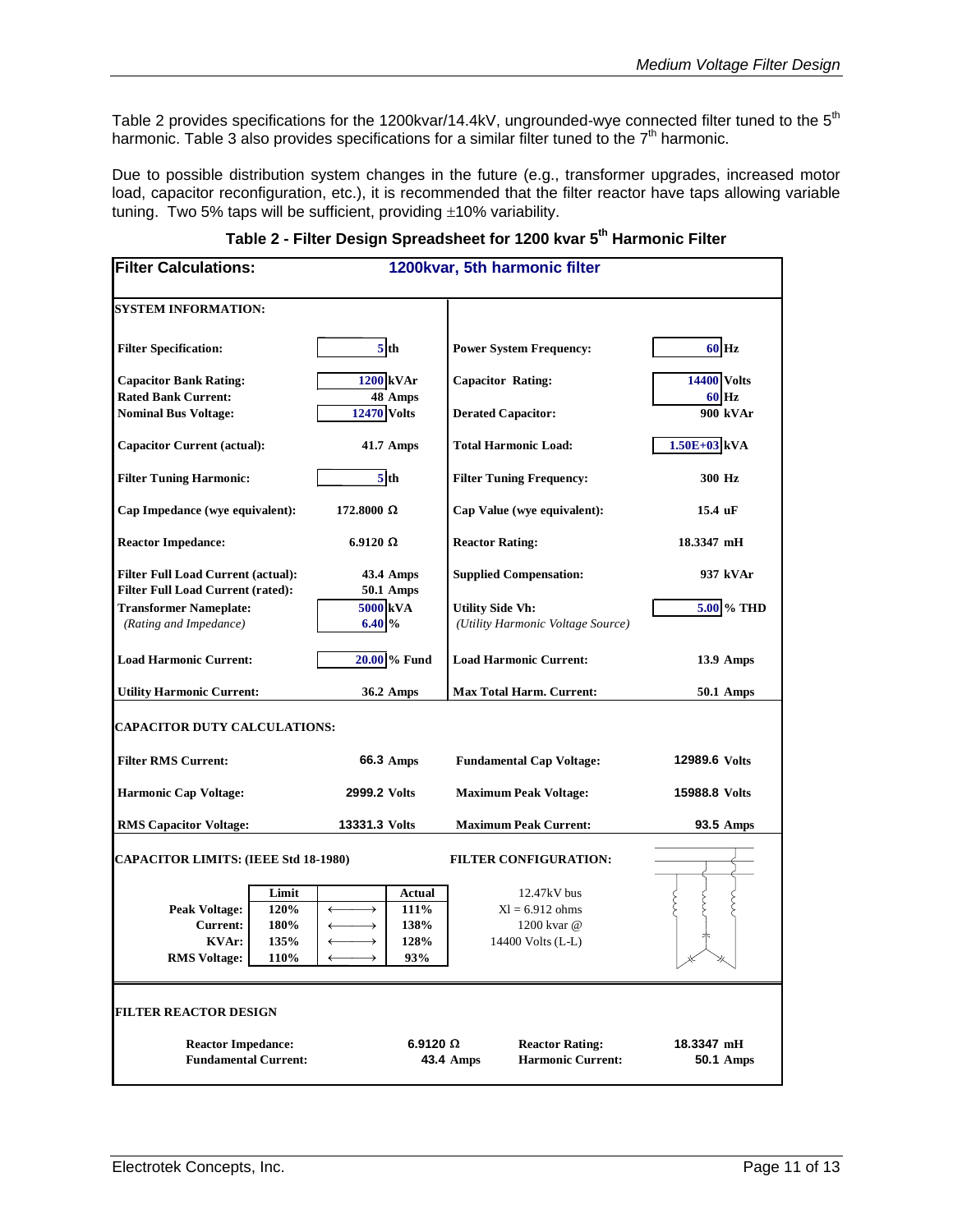<span id="page-11-0"></span>Note: The supplied compensation provided by the 5<sup>th</sup> harmonic filter is approximately 940 kvar. The total combined compensation at PLS12 is 1050 kvar (600 kvar at MNT1 and 450 kvar at MNT2). By retiring these two capacitor banks, the 1200 kvar filter will deliver the needed compensation (less 100 kvar). However, unlike the 450 kvar switched bank, the filter must be permanently fixed.

| <b>Filter Calculations:</b>                                                                                      |                                                                              | 600kvar, 7th harmonic filter                                           |                                    |
|------------------------------------------------------------------------------------------------------------------|------------------------------------------------------------------------------|------------------------------------------------------------------------|------------------------------------|
| <b>SYSTEM INFORMATION:</b>                                                                                       |                                                                              |                                                                        |                                    |
| <b>Filter Specification:</b>                                                                                     | 7th                                                                          | <b>Power System Frequency:</b>                                         | 60 Hz                              |
| <b>Capacitor Bank Rating:</b><br><b>Rated Bank Current:</b>                                                      | <b>600 kVAr</b><br>24 Amps                                                   | <b>Capacitor Rating:</b>                                               | <b>14400 Volts</b><br><b>60 Hz</b> |
| <b>Nominal Bus Voltage:</b>                                                                                      | <b>12470 Volts</b>                                                           | <b>Derated Capacitor:</b>                                              | 450 kVAr                           |
| <b>Capacitor Current (actual):</b>                                                                               | <b>20.8 Amps</b>                                                             | <b>Total Harmonic Load:</b>                                            | $1.50E+03$ <sub>kVA</sub>          |
| <b>Filter Tuning Harmonic:</b>                                                                                   | 7 <sup>th</sup>                                                              | <b>Filter Tuning Frequency:</b>                                        | 420 Hz                             |
| Cap Impedance (wye equivalent):                                                                                  | $345.6000 \Omega$                                                            | Cap Value (wye equivalent):                                            | $7.7 \text{ uF}$                   |
| <b>Reactor Impedance:</b>                                                                                        | $7.0531$ $\Omega$                                                            | <b>Reactor Rating:</b>                                                 | 18.7088 mH                         |
| <b>Filter Full Load Current (actual):</b><br><b>Filter Full Load Current (rated):</b>                            | 21.3 Amps<br>24.6 Amps                                                       | <b>Supplied Compensation:</b>                                          | 459 kVAr                           |
| <b>Transformer Nameplate:</b><br>(Rating and Impedance)                                                          | 5000 kVA<br>6.40%                                                            | <b>Utility Side Vh:</b><br>(Utility Harmonic Voltage Source)           | 2.50 % THD                         |
| <b>Load Harmonic Current:</b>                                                                                    | 20.00 % Fund                                                                 | <b>Load Harmonic Current:</b>                                          | <b>13.9 Amps</b>                   |
| <b>Utility Harmonic Current:</b>                                                                                 | $12.9$ Amps                                                                  | <b>Max Total Harm. Current:</b>                                        | <b>26.8 Amps</b>                   |
| <b>CAPACITOR DUTY CALCULATIONS:</b>                                                                              |                                                                              |                                                                        |                                    |
| <b>Filter RMS Current:</b>                                                                                       | 34.2 Amps                                                                    | <b>Fundamental Cap Voltage:</b>                                        | 12729.8 Volts                      |
| <b>Harmonic Cap Voltage:</b>                                                                                     | 2293.8 Volts                                                                 | <b>Maximum Peak Voltage:</b>                                           | 15023.6 Volts                      |
| <b>RMS Capacitor Voltage:</b>                                                                                    | 12934.8 Volts                                                                | <b>Maximum Peak Current:</b>                                           | 48.1 Amps                          |
| <b>CAPACITOR LIMITS: (IEEE Std 18-1980)</b>                                                                      |                                                                              | <b>FILTER CONFIGURATION:</b>                                           |                                    |
| Limit<br><b>Peak Voltage:</b><br>120%<br>180%<br>Current:<br>135%<br><b>KVAr:</b><br><b>RMS</b> Voltage:<br>110% | Actual<br>104%<br>$\rightarrow$<br>142%<br>$\rightarrow$<br>128%<br>→<br>90% | 12.47kV bus<br>$XI = 7.0531$ ohms<br>600 kvar @<br>14400 Volts (L-L)   |                                    |
| <b>FILTER REACTOR DESIGN</b>                                                                                     |                                                                              |                                                                        |                                    |
| <b>Reactor Impedance:</b><br><b>Fundamental Current:</b>                                                         | $7.0531 \Omega$                                                              | <b>Reactor Rating:</b><br><b>Harmonic Current:</b><br><b>21.3 Amps</b> | 18.7088 mH<br>26.8 Amps            |

<span id="page-11-1"></span>

|  | Table 3 - Filter Design Spreadsheet for 600 kvar 7 <sup>th</sup> Harmonic Filter |  |
|--|----------------------------------------------------------------------------------|--|
|--|----------------------------------------------------------------------------------|--|